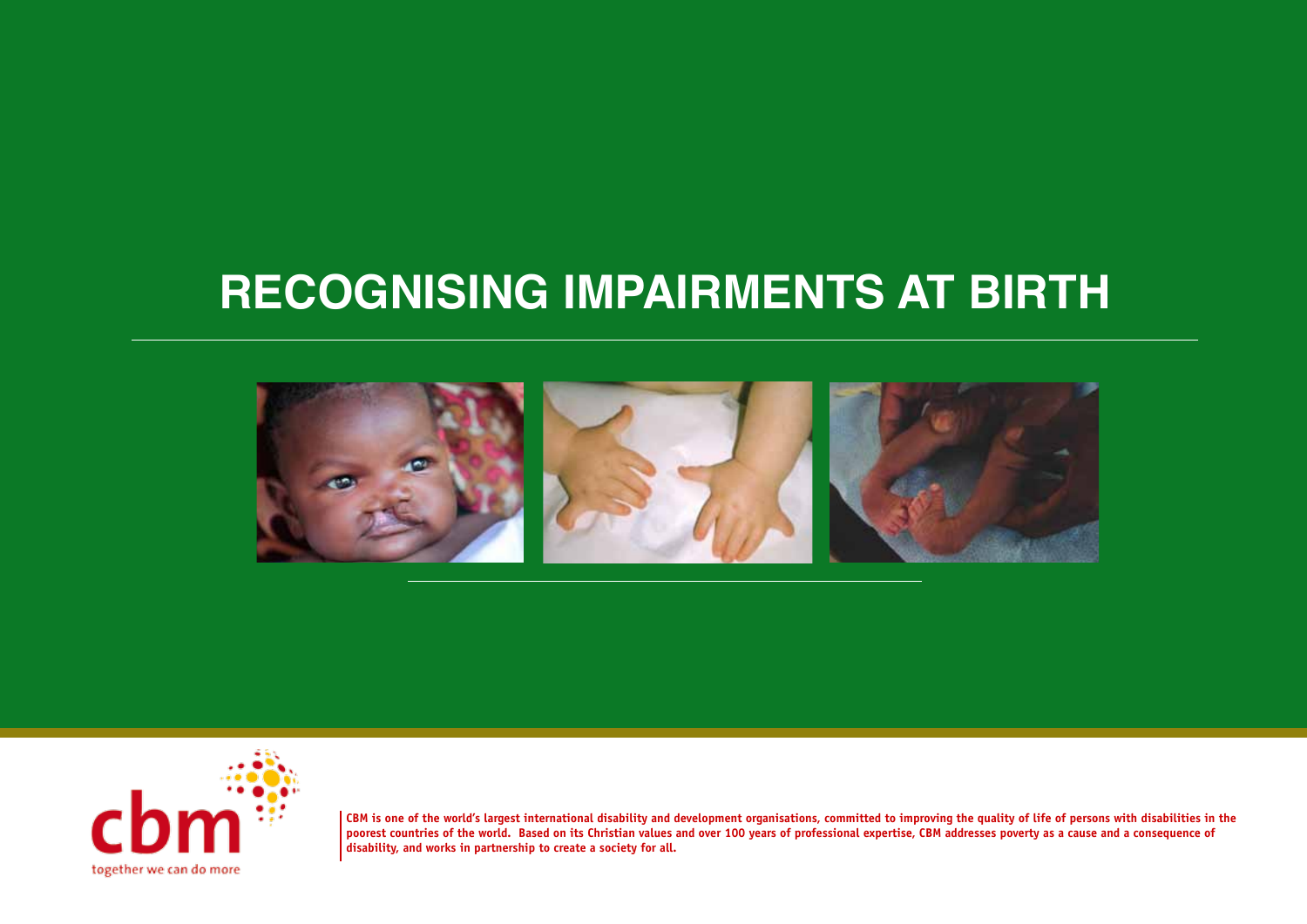## **About impairments at birth**

- They can happen to babies all around the world.
- They mostly occur when the baby is being formed very early in pregnancy.
- Impairments are NOT caused by witchcraft.
- They are NOT caused by a curse.
- They are NOT the fault of the mother and do NOT occur because the mother did something wrong.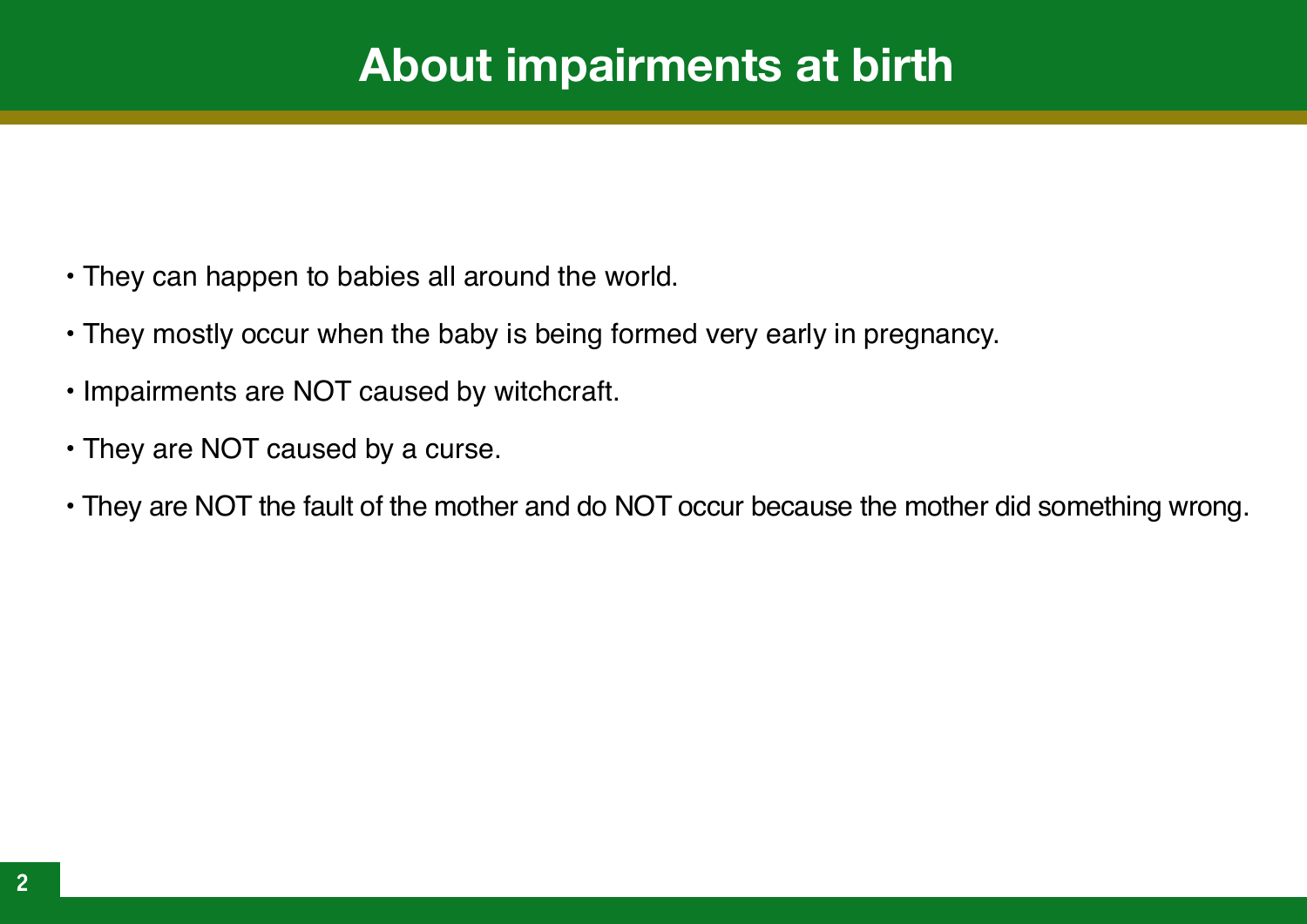# **About impairments at birth**

Cleft Lip Clubfoot Clubfoot Cataract





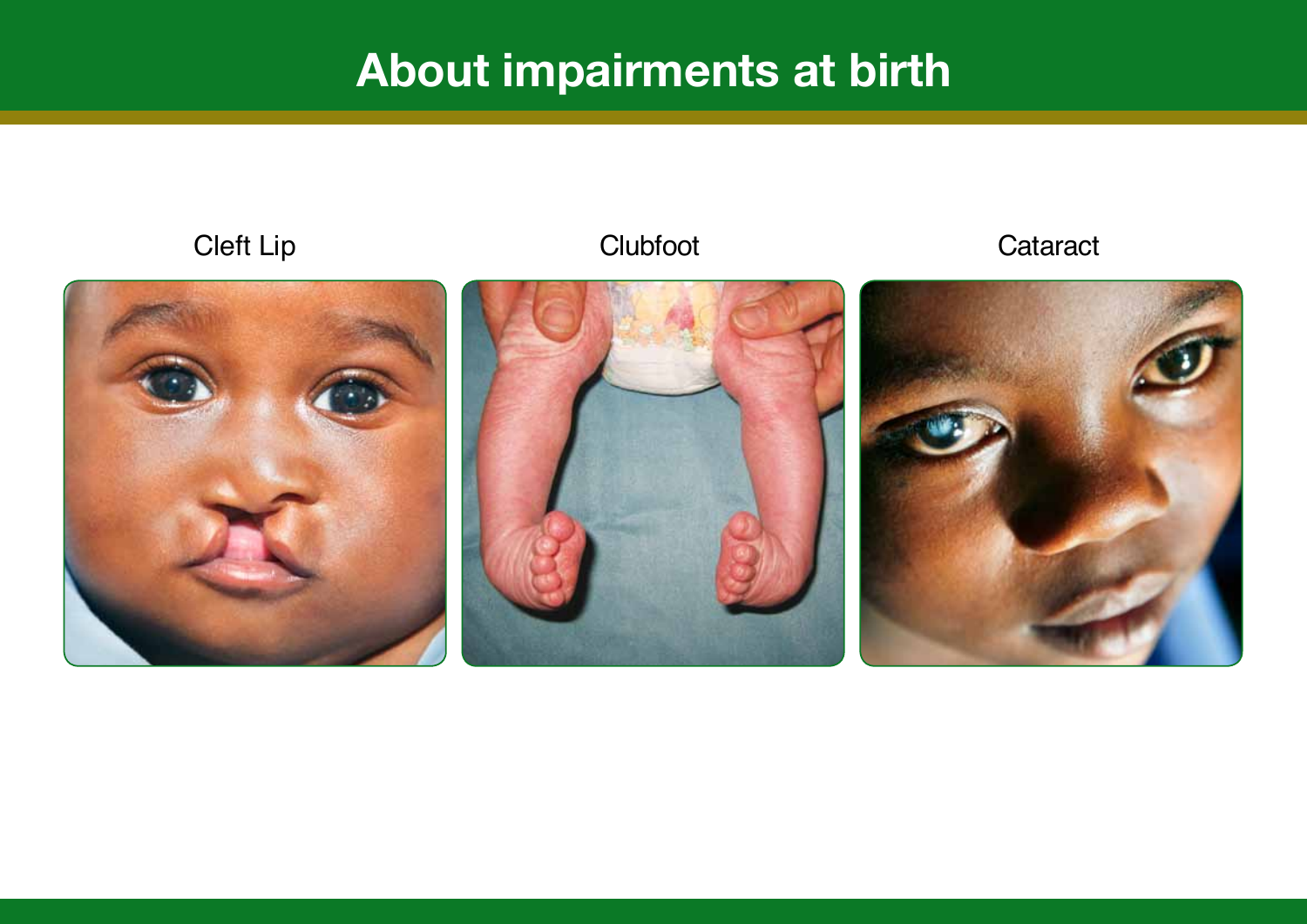#### **Occulo-cutaneous albinism (Albino)**

- The baby's skin has no pigment so it looks white.
- The hair also has no pigment and is white.
- Albino babies have problems with their eyes.
- All albino babies should have regular eye examinations.
- The skin of albino babies is damaged easily by the sun. All albino babies should be protected from the sun by wearing clothes and covering their heads.
- Albino babies have standard intelligence and grow like other children.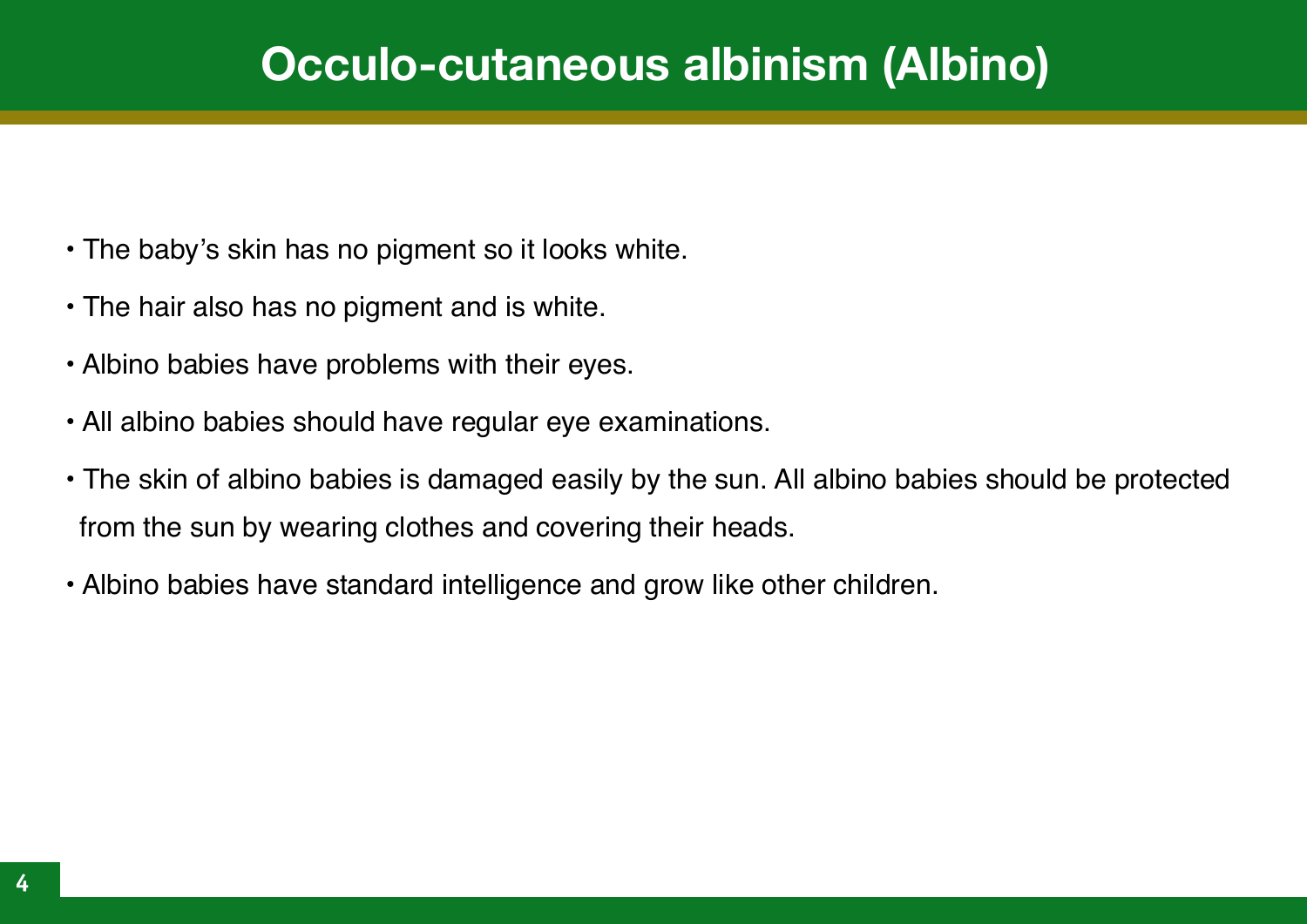# **Occulo-cutaneous albinism (Albino)**

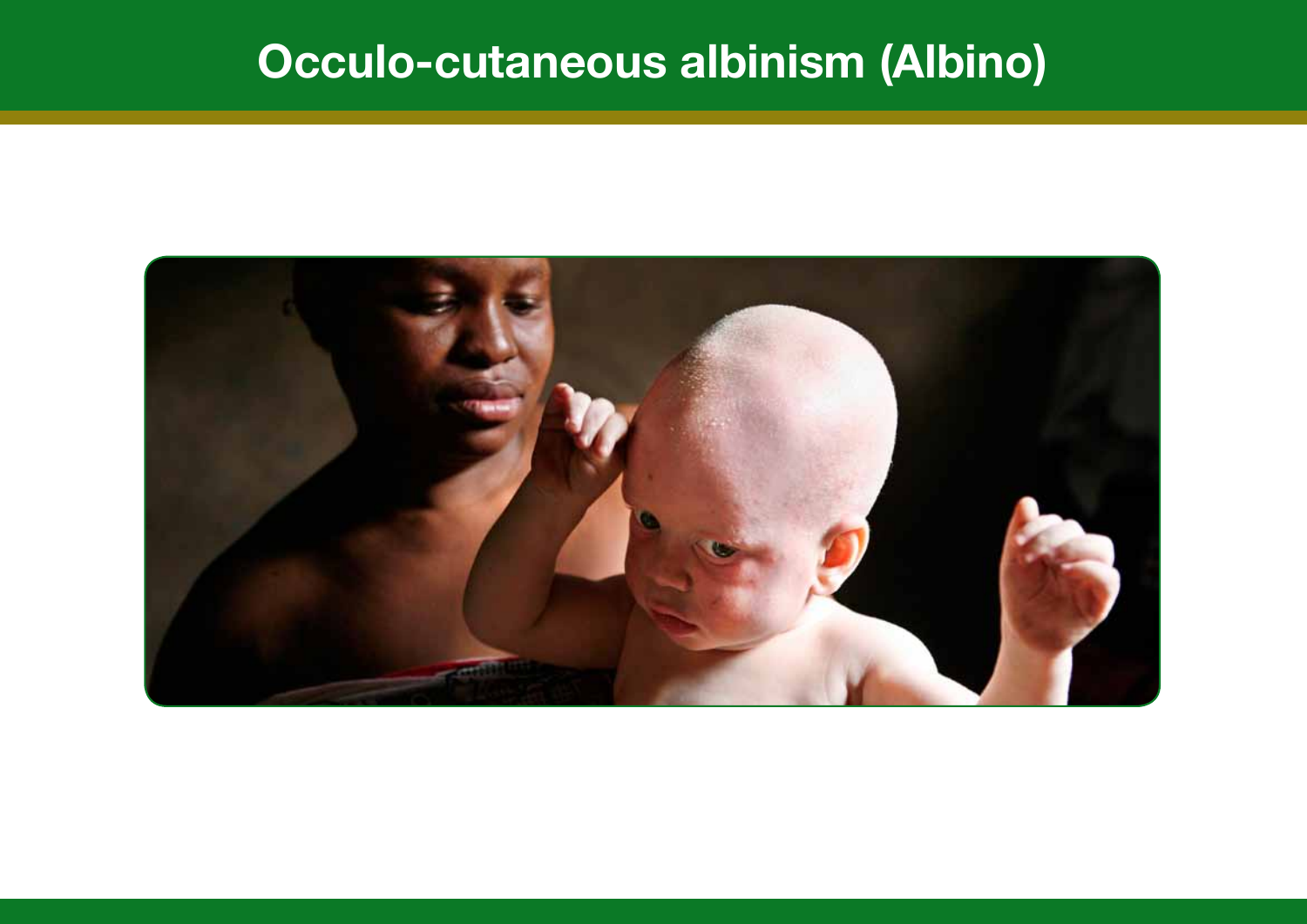## **Hydrocephalus**

- Hydrocephalus causes the head to be too big and soft. Does the baby's head look too big?
- The eyes may look like the "setting sun".
- The baby should be taken immediately to a special hospital for surgery to insert a shunt to drain the excess fluid.
- Hydrocephalus should be treated urgently to prevent brain damage.
- The baby should be seen at a rehabilitation centre to get physiotherapy.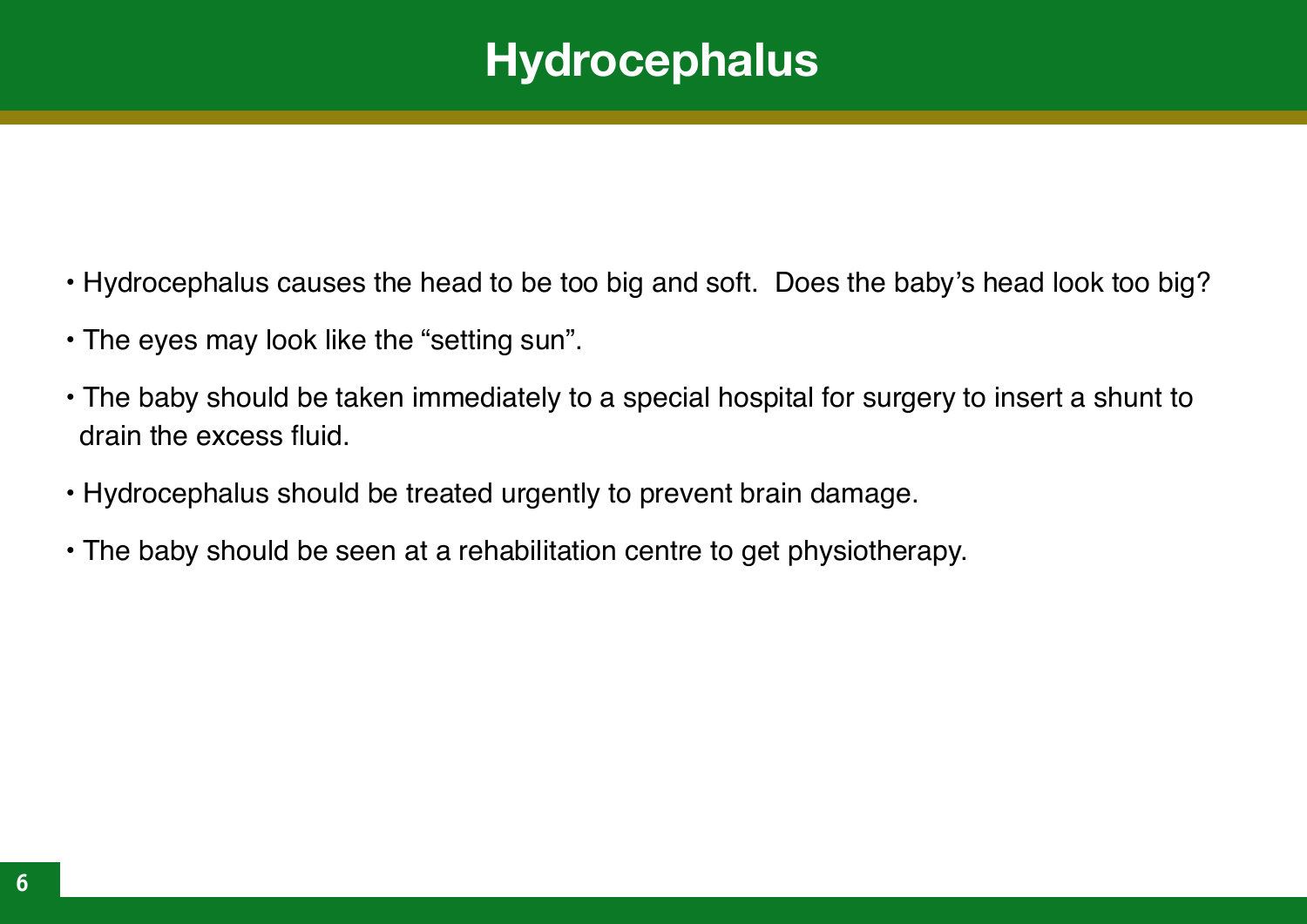# **Hydrocephalus**



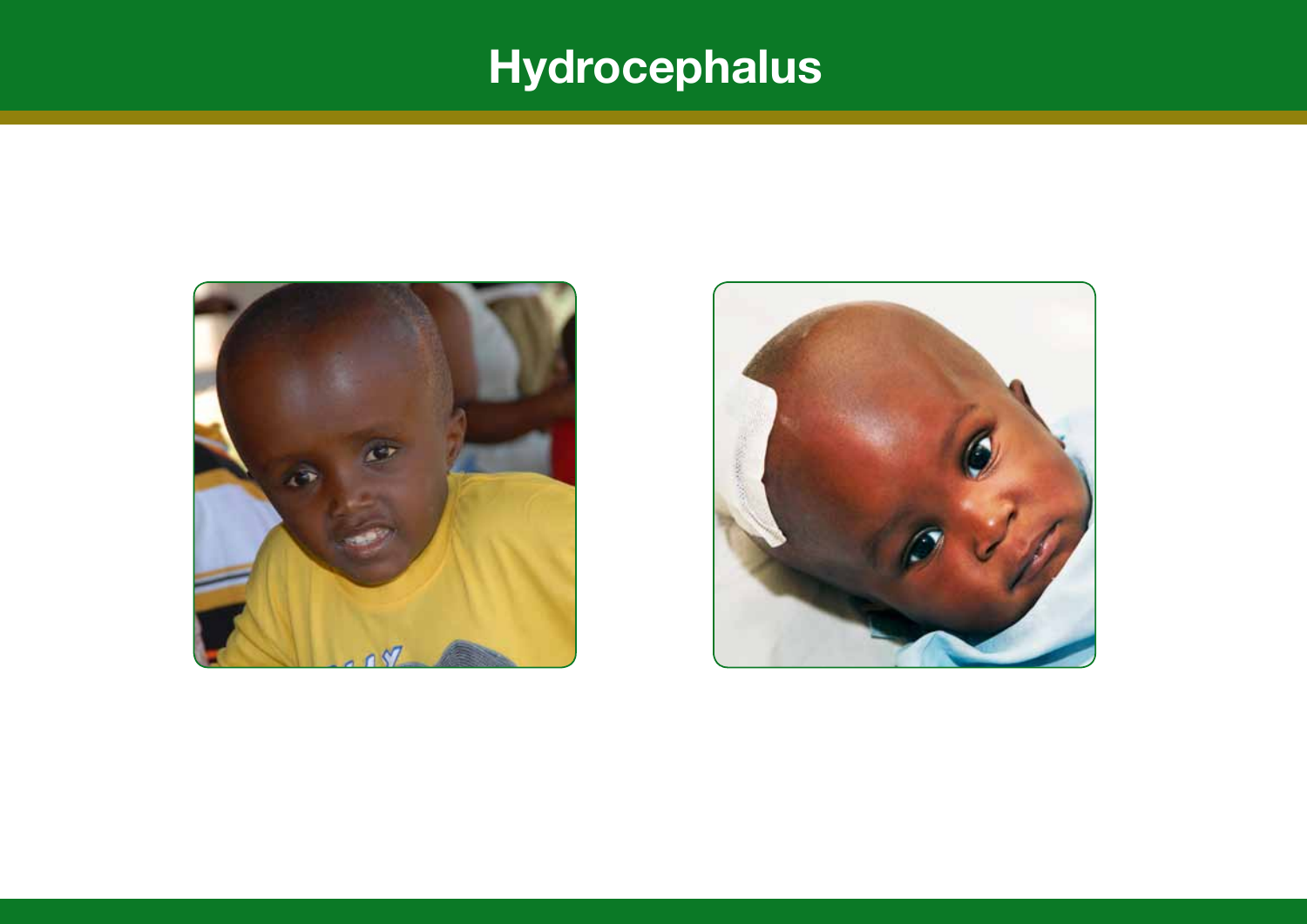# **Cleft lip and palate**

- Cleft lip/palate is a common impairment.
- A cleft is a gap in the skin of the upper lip that extends to the base of the nose.
- Sometimes the palate has a cleft but the lip is intact.
- Every newborn should be examined for cleft lip and palate.
- Look in the mouth and feel for cleft palate with a clean finger.
- Clefts can be repaired by surgery.
- Refer the baby as soon as possible to a specialised hospital performing this type of surgery.

#### **Feeding**

- Babies with cleft lip and palate have difficulty feeding.
- Breast milk is best.
- Feed more often per day.
- Keep the baby upright when feeding.
- If the baby has problems sucking, express breast milk and give it with a spoon.
- Wind/burp the baby more often.
- Give infant food or boiled cow's milk if there is not enough breast milk.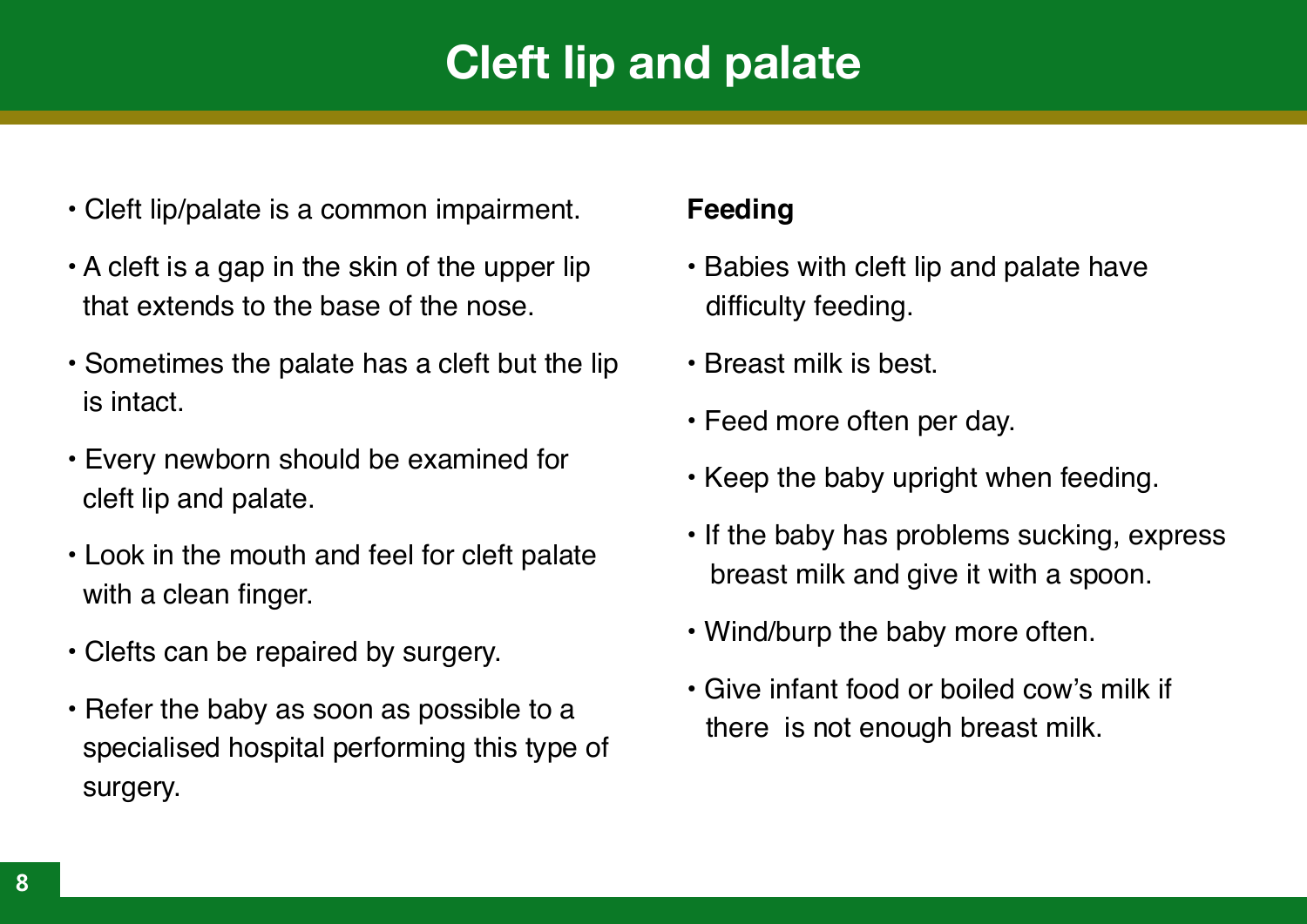# **Cleft lip and palate**



Cleft lip and palate before surgery



After surgery



A cleft can be one side or two An untreated cleft lip

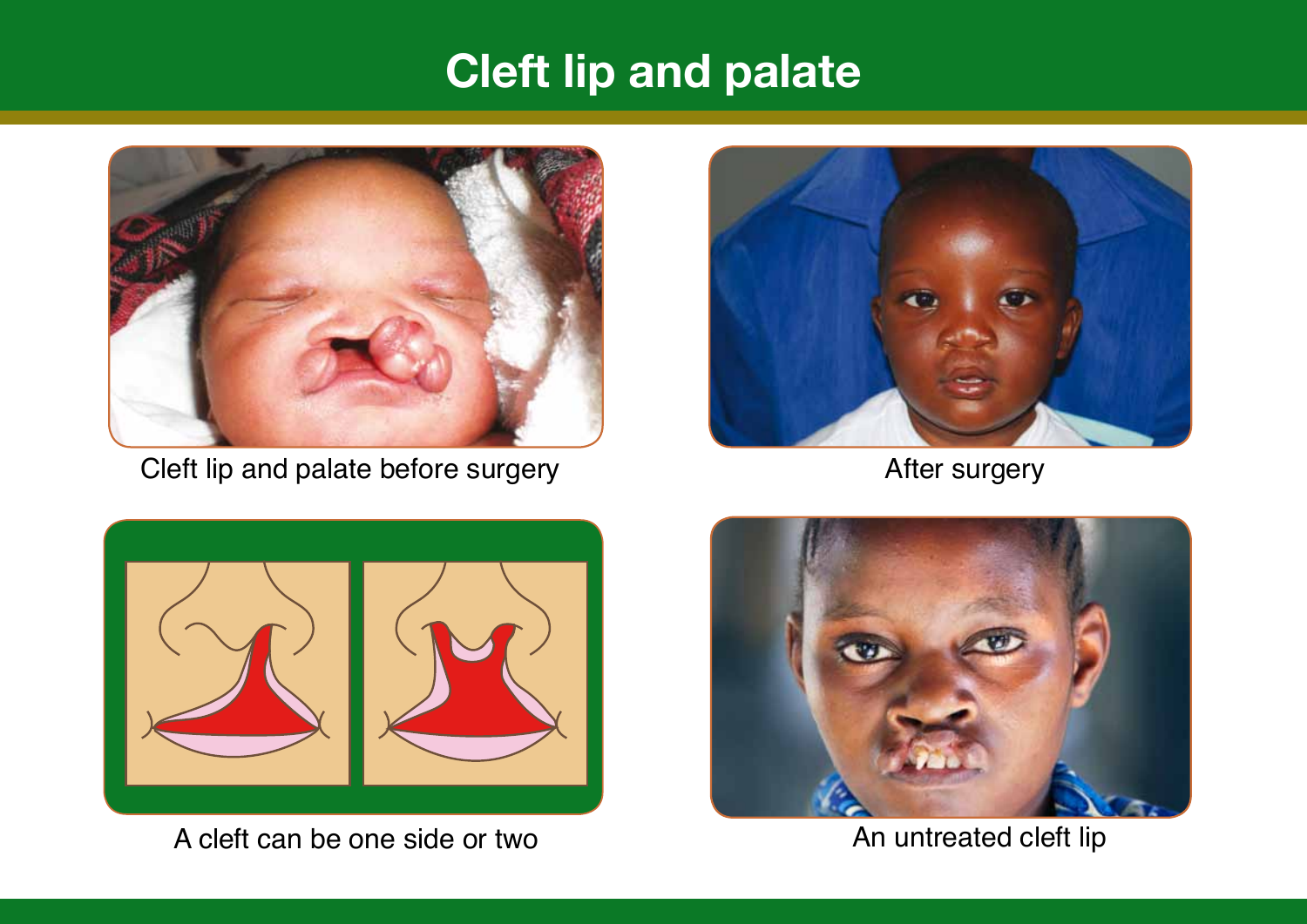# **Brachial plexus injury**

- Brachial plexus injury occurs during difficult delivery where the head or arm needs to be pulled hard.
- The nerves between the neck and the arm, the brachial plexus, become stretched too much causing partial paralysis of the arm.
- The baby holds one arm at the side, with the elbow straight and the fingers clenched.
- The arm does not move like the other one when the baby is stimulated.
- The hand may still move.
- Sometimes the baby seems in pain when moved for the first few days.
- Recovery often occurs, but it may take many months. Sometimes there is permanent impairment.
- Send the baby to a physiotherapist for stretching exercises.
- Look carefully for brachial plexus injury in any baby who has had a difficult delivery.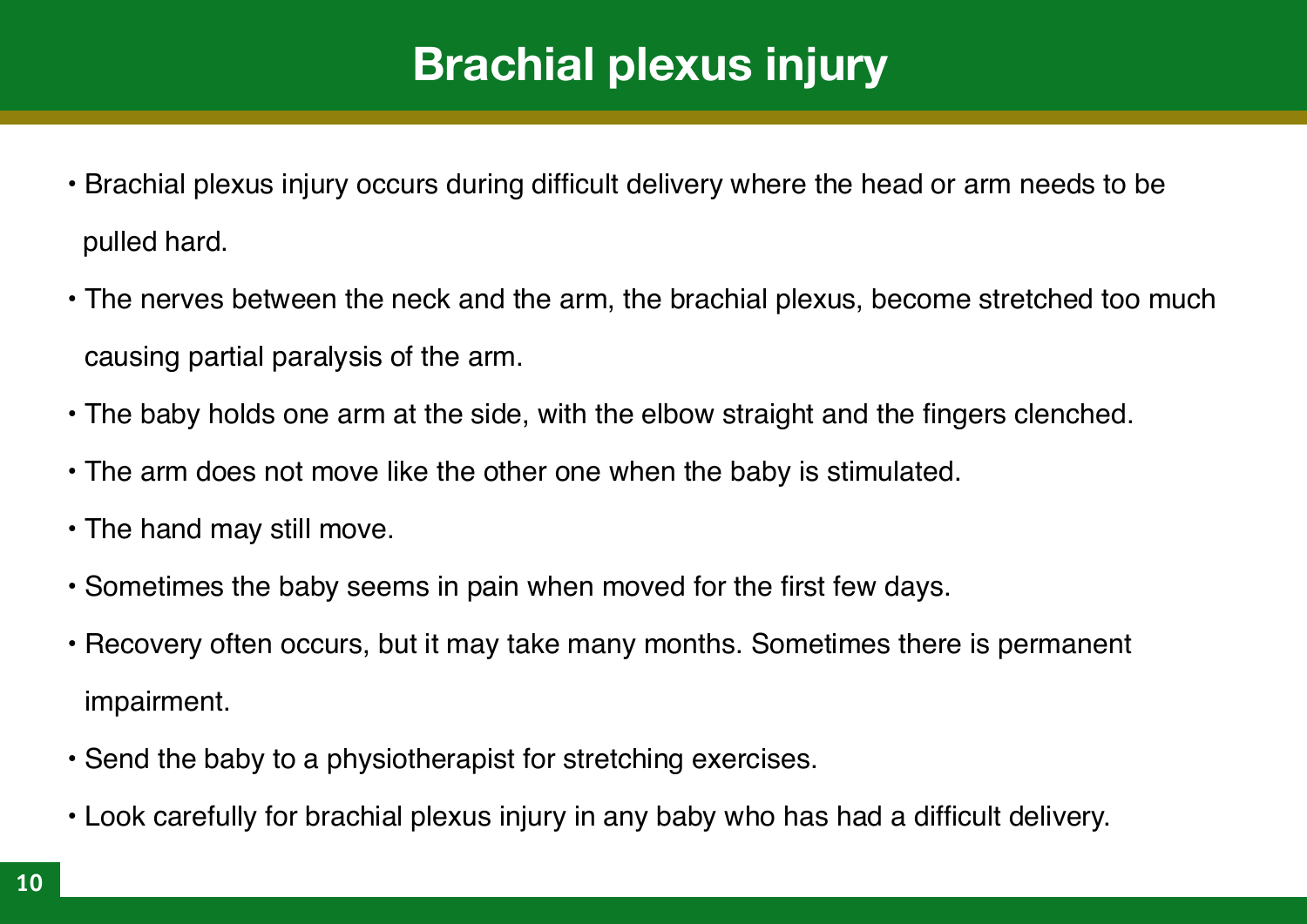# **Brachial plexus injury**





The arm does not move like the other one when the baby is stimulated.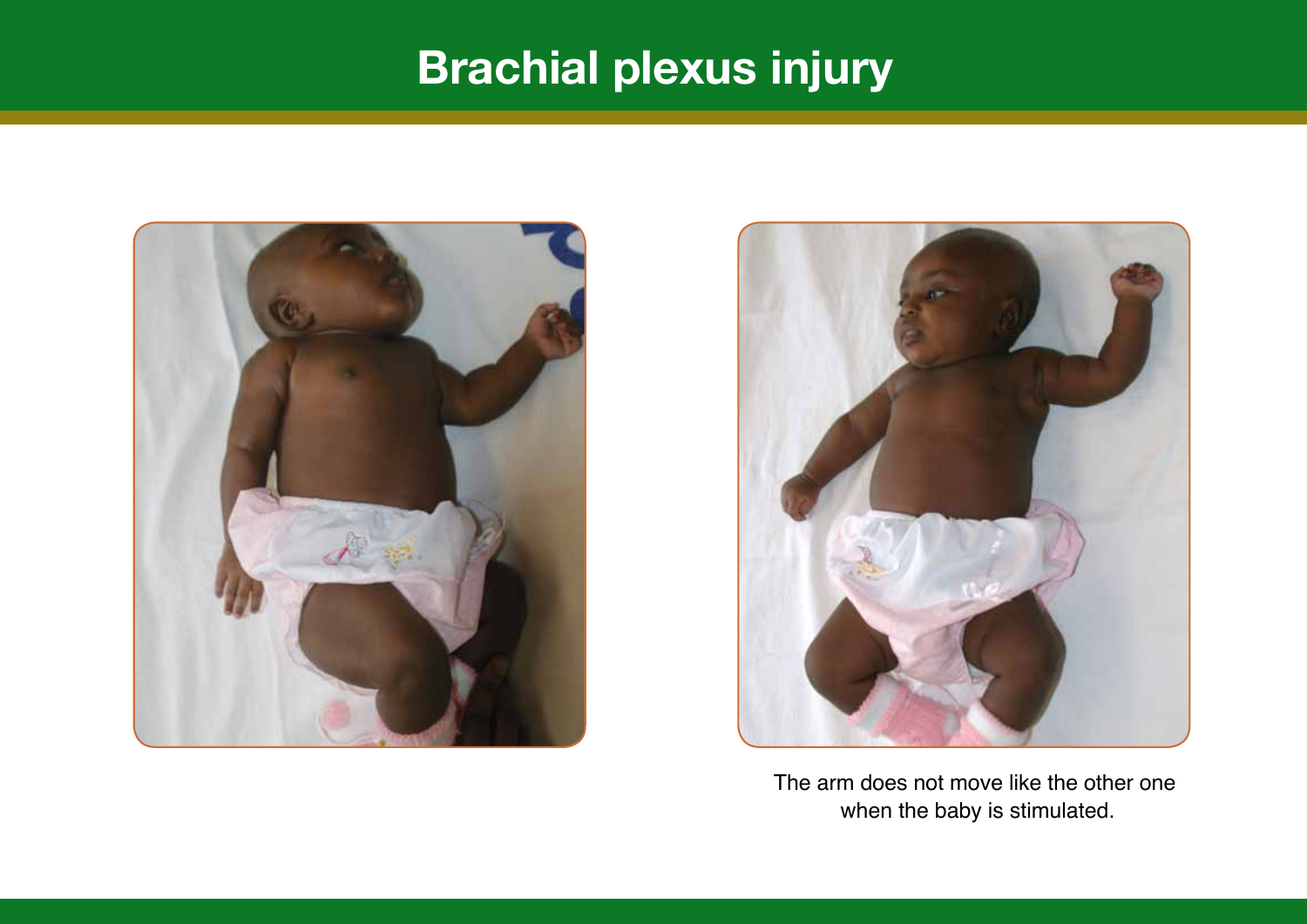#### **Cataract**

- Check the baby's eyes.
- The pupil should look black.
- Shine a torch into the eye.
- If there is a cataract the pupil looks white or cloudy.
- Cataract can cause blindness.
- Refer the baby immediately to an eye hospital.
- A small operation can cure cataract.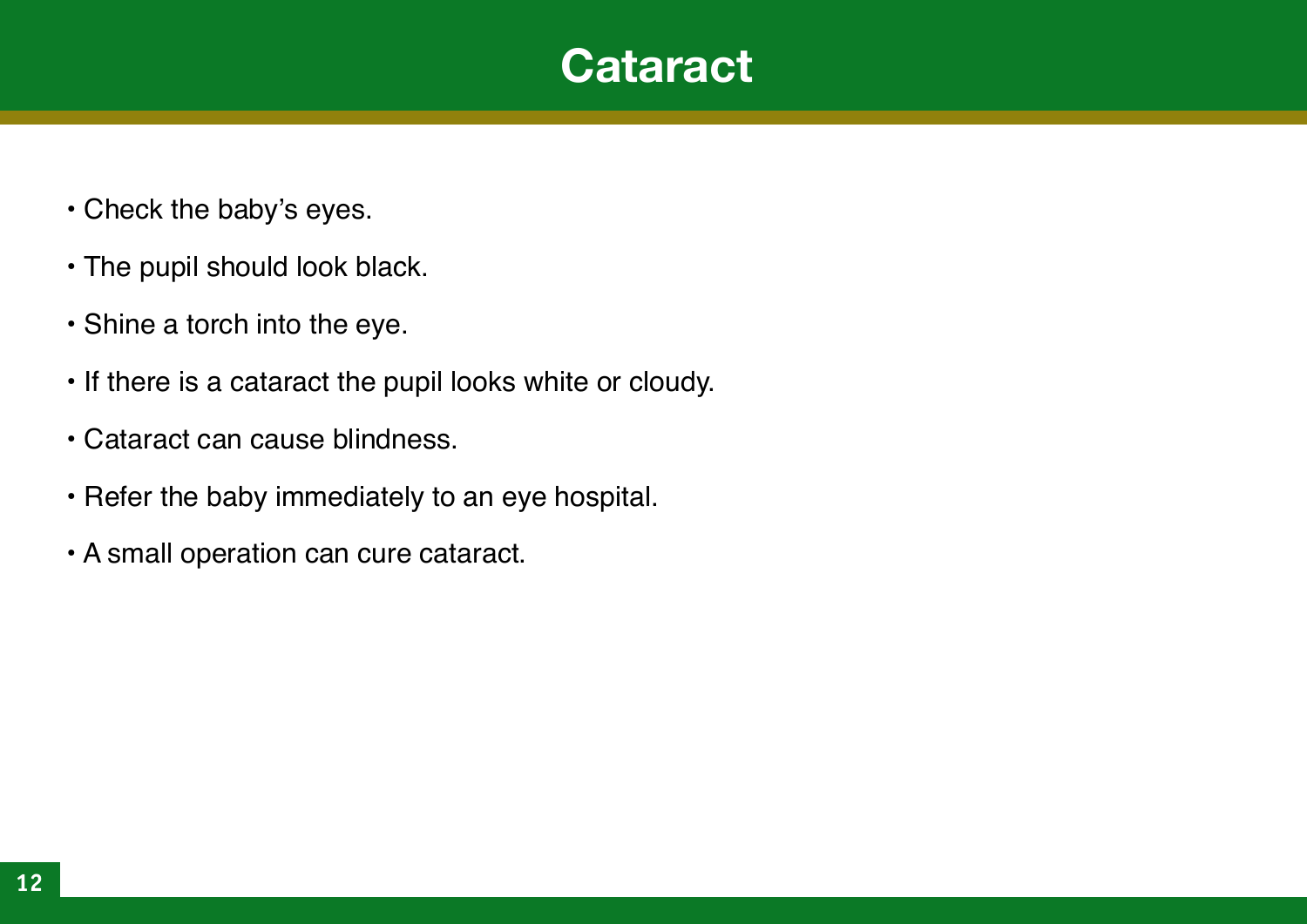#### **Cataract**



If the pupil looks white or cloudy it could be cataract



Check the eye with a torch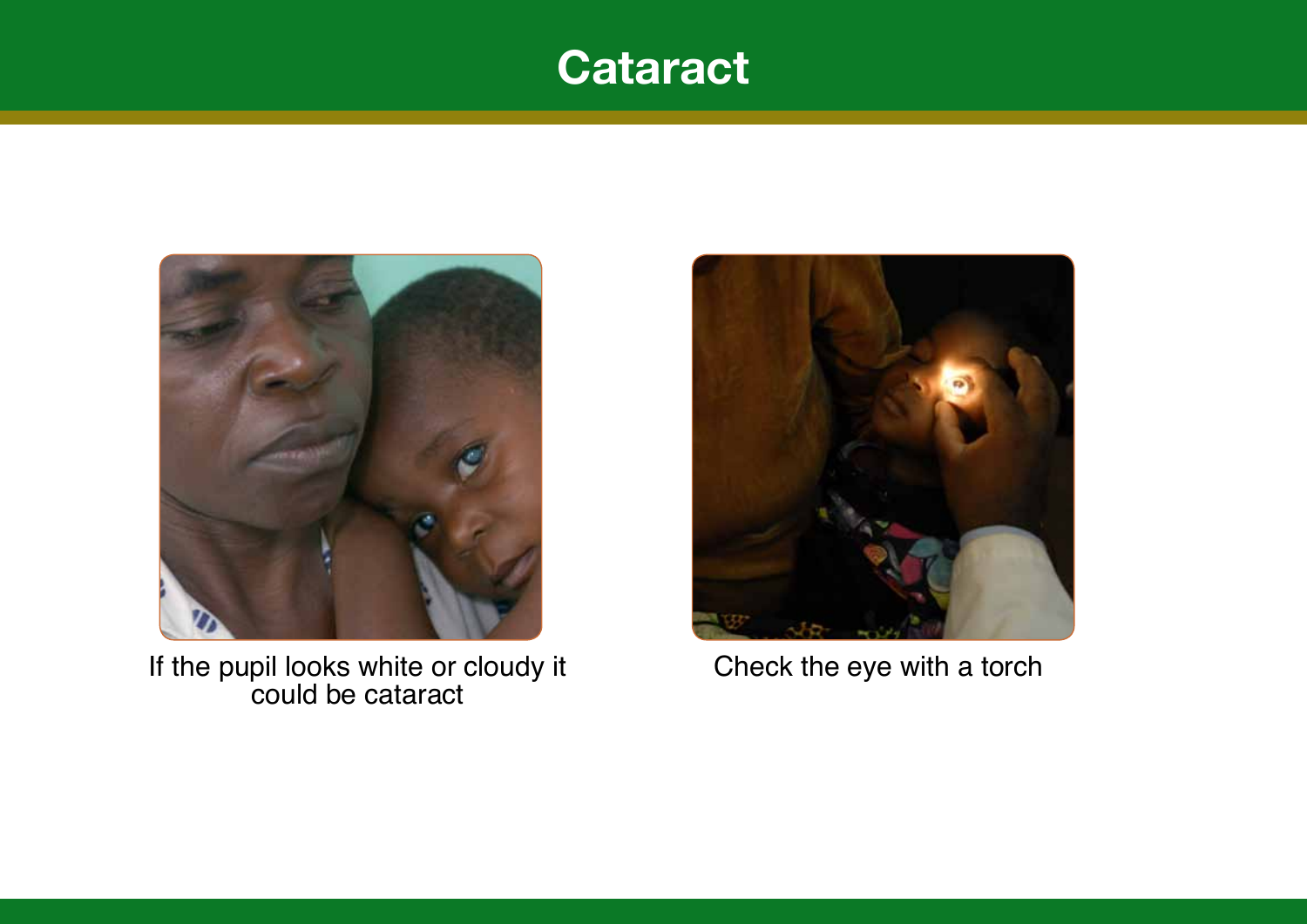## **Impairments of the fingers and toes**

- Are there the proper number of fingers and toes? An extra finger or toe is called "polydactyly".
- Is the shape of the finger or toe normal?
- Are the fingers or toes joined together? This is called "syndactyly".
- Most finger and toe impairments do not cause serious disability, but can cause embarrassment and result in discrimination.
- These impairments can be corrected by surgery.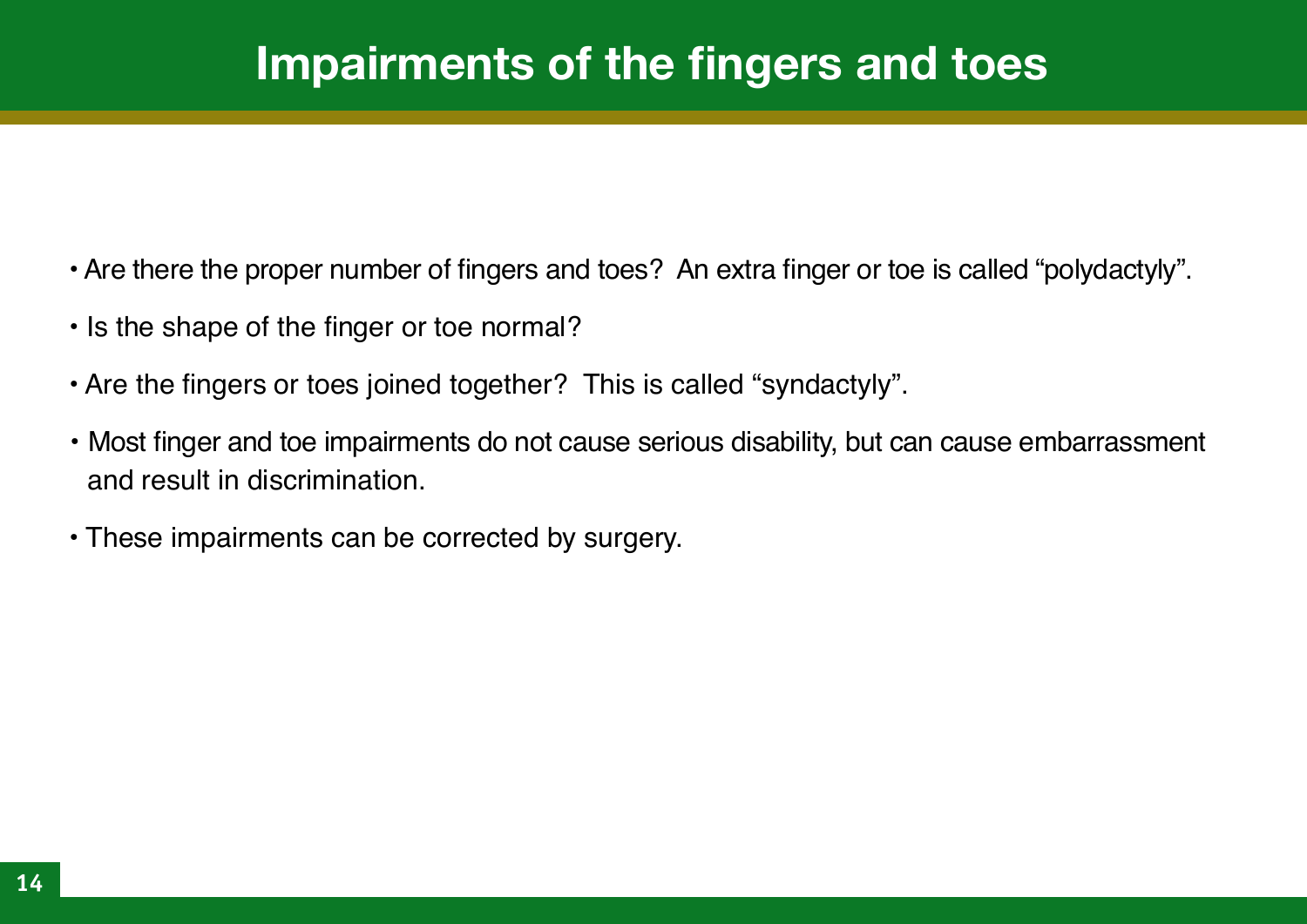# **Impairments of the fingers and toes**







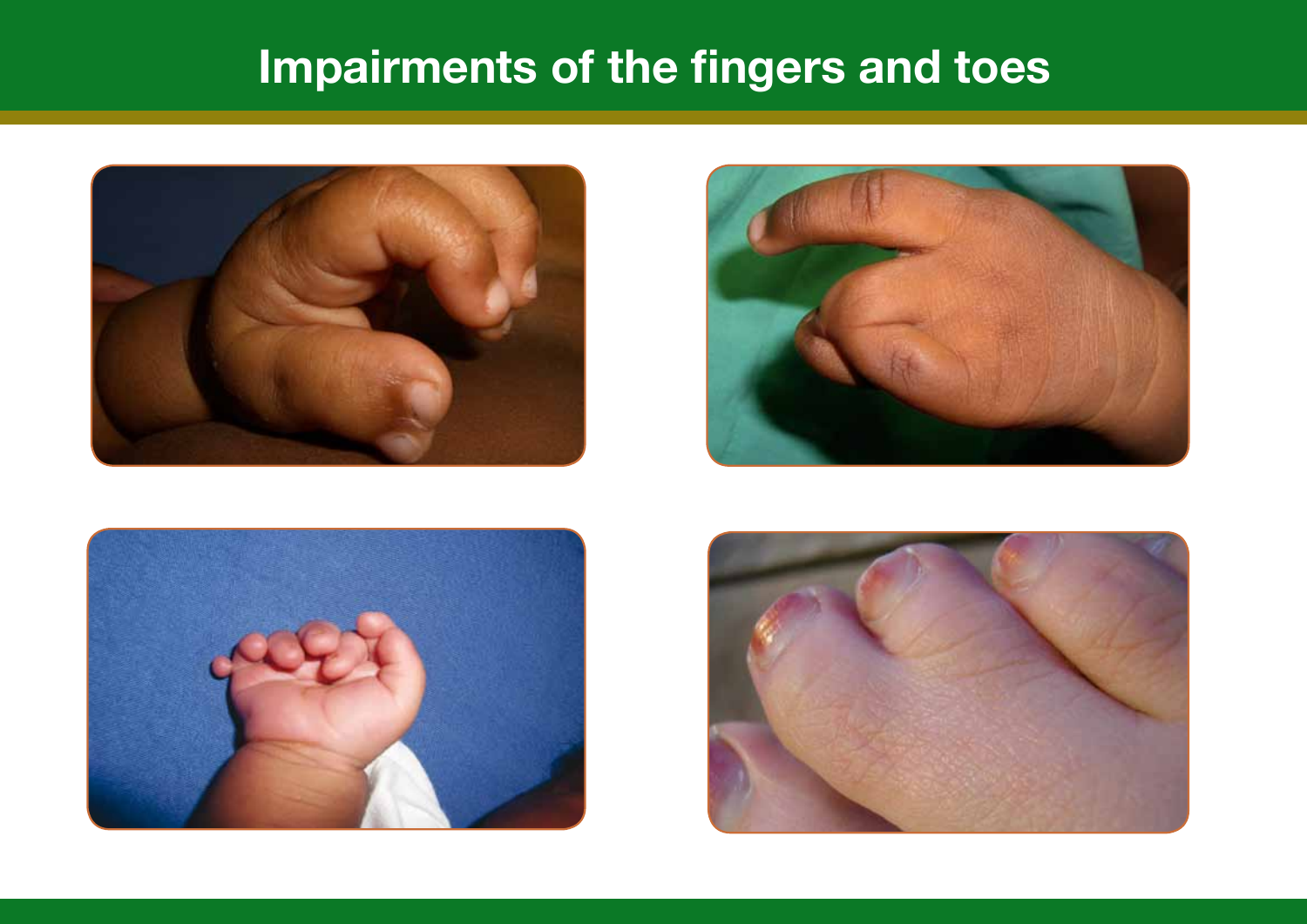## **Limb impairments**

- Babies can be born with part of a limb missing.
- The limb can be shortened or impaired.
- Do the baby's limbs move normally?
- Babies with a lot of joint stiffness have a condition known as arthrogryposis.
- Children with limb impairments can be helped at specialised rehabilitation centres.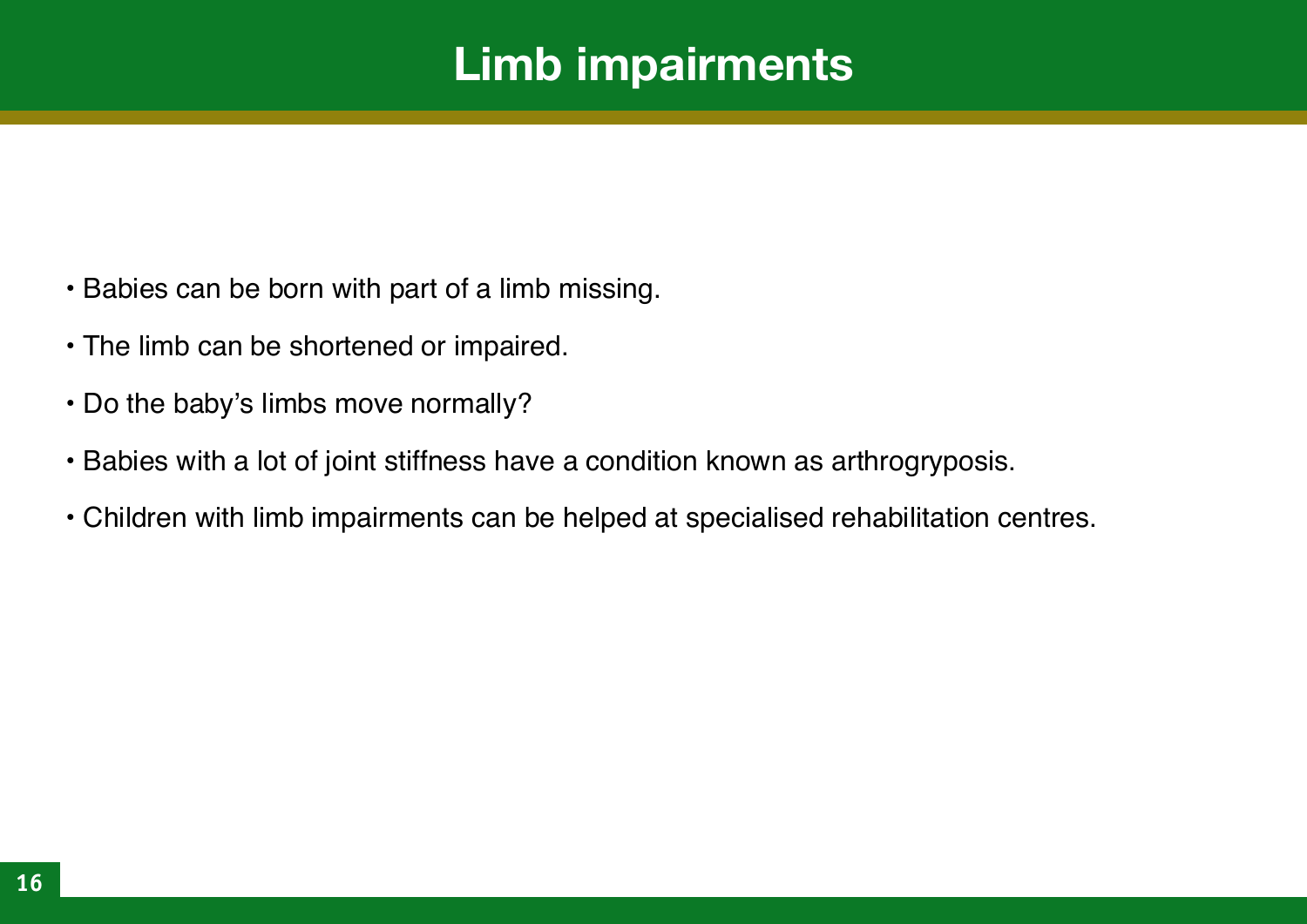# **Limb impairments**









Arthrogryposis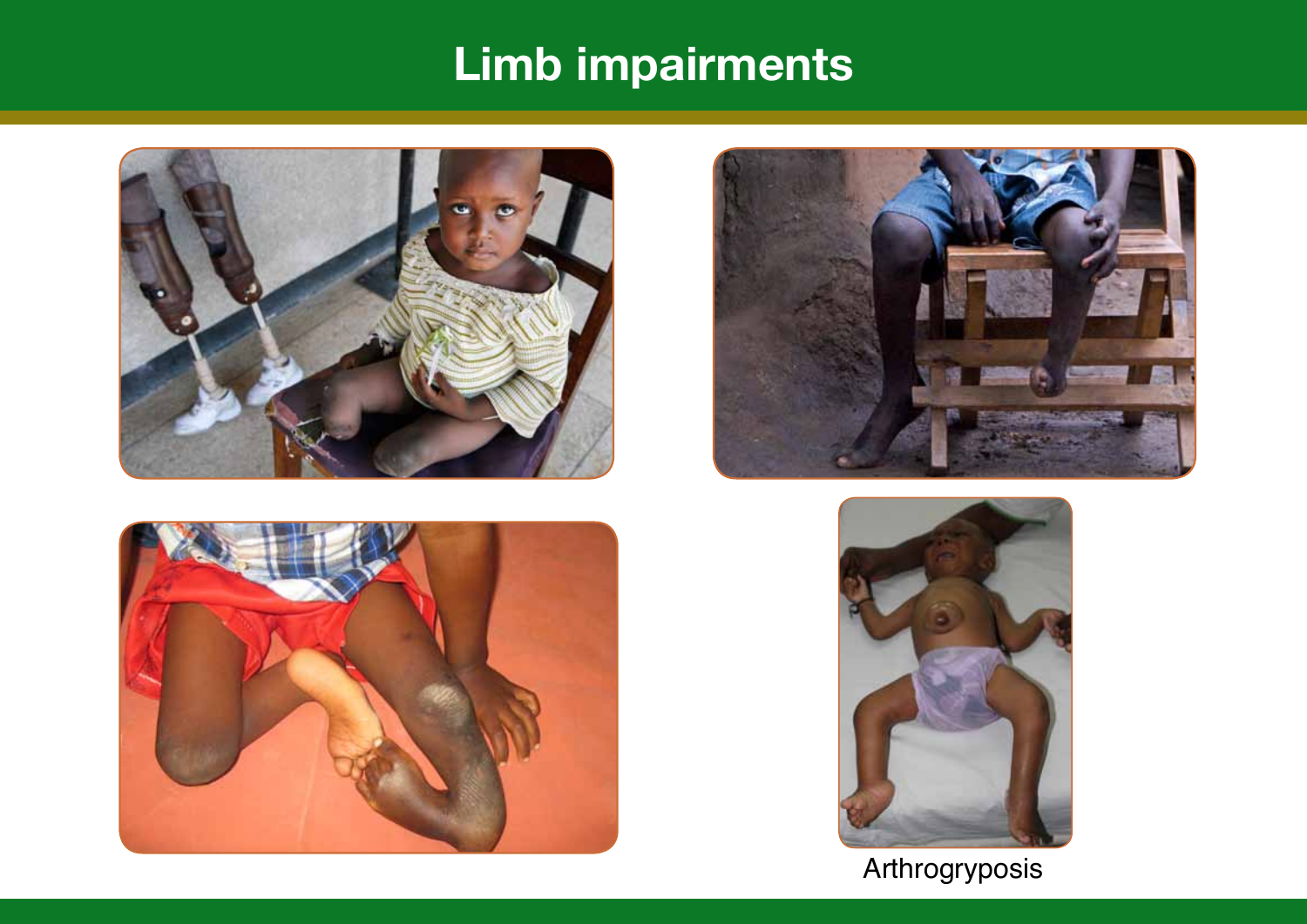#### **Clubfoot**

- Clubfoot can be treated.
- If it is left alone there is severe disability and children walk on the side of their foot.
- Babies with clubfoot should be referred as soon as possible to a clubfoot clinic.
- The nearest clubfoot clinic is \_\_\_\_\_\_\_\_\_\_\_\_\_\_\_\_\_\_\_\_\_\_\_\_
- Treatment with casts can result in a normal foot and normal function.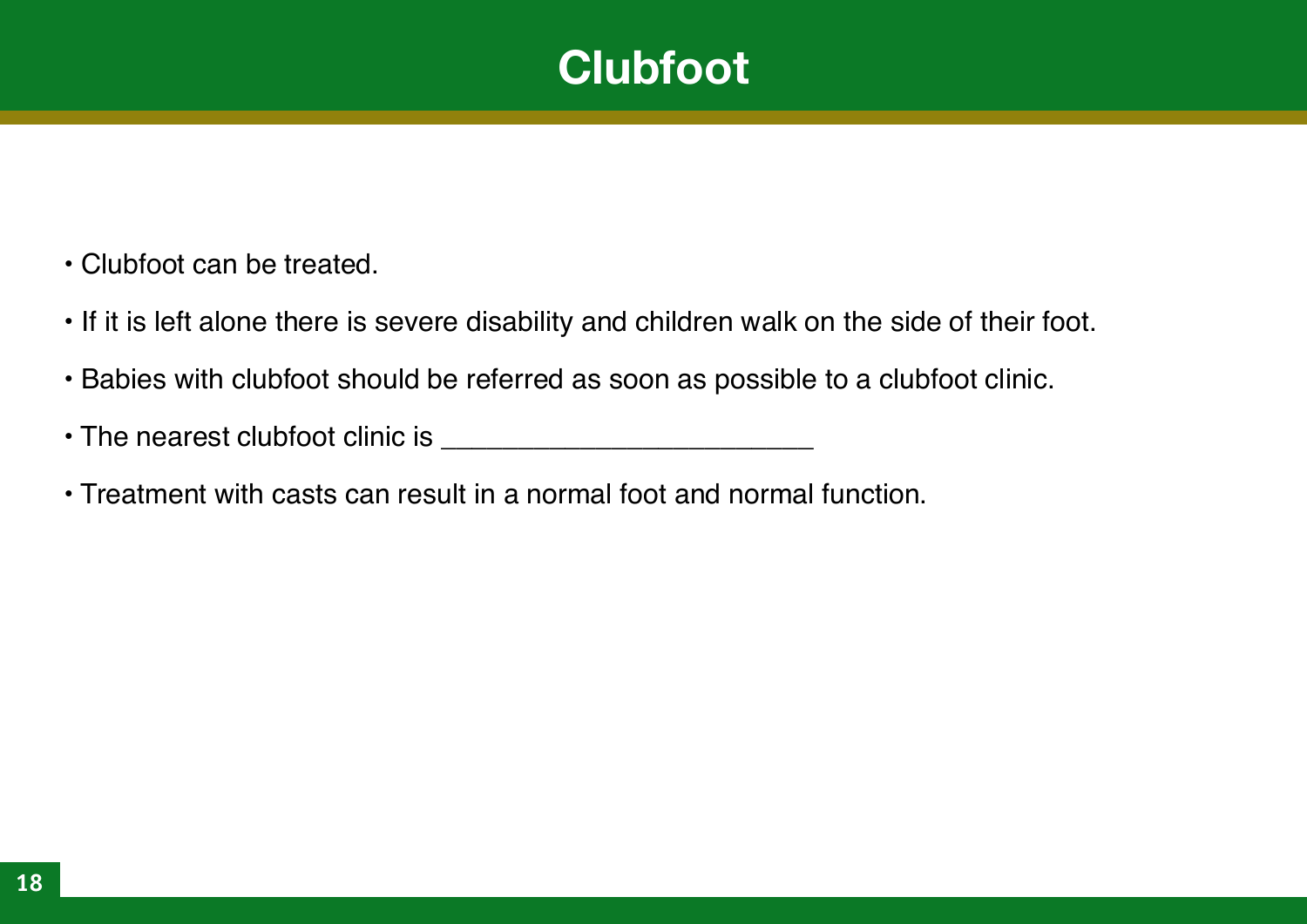#### **Clubfoot**





Clubfoot Clubfoot Clubfoot Clubfoot Clubfoot Clubfoot Clubfoot Clubfoot Clubfoot Clubfoot Clubfoot Clubfoot Clubfoot Clubfoot Clubfoot Clubfoot Clubfoot Clubfoot Clubfoot Clubfoot Clubfoot Clubfoot Clubfoot Clubfoot Clubfo



Regular follow-up with special foot abductor brace required



Untreated clubfoot leads to severe impairment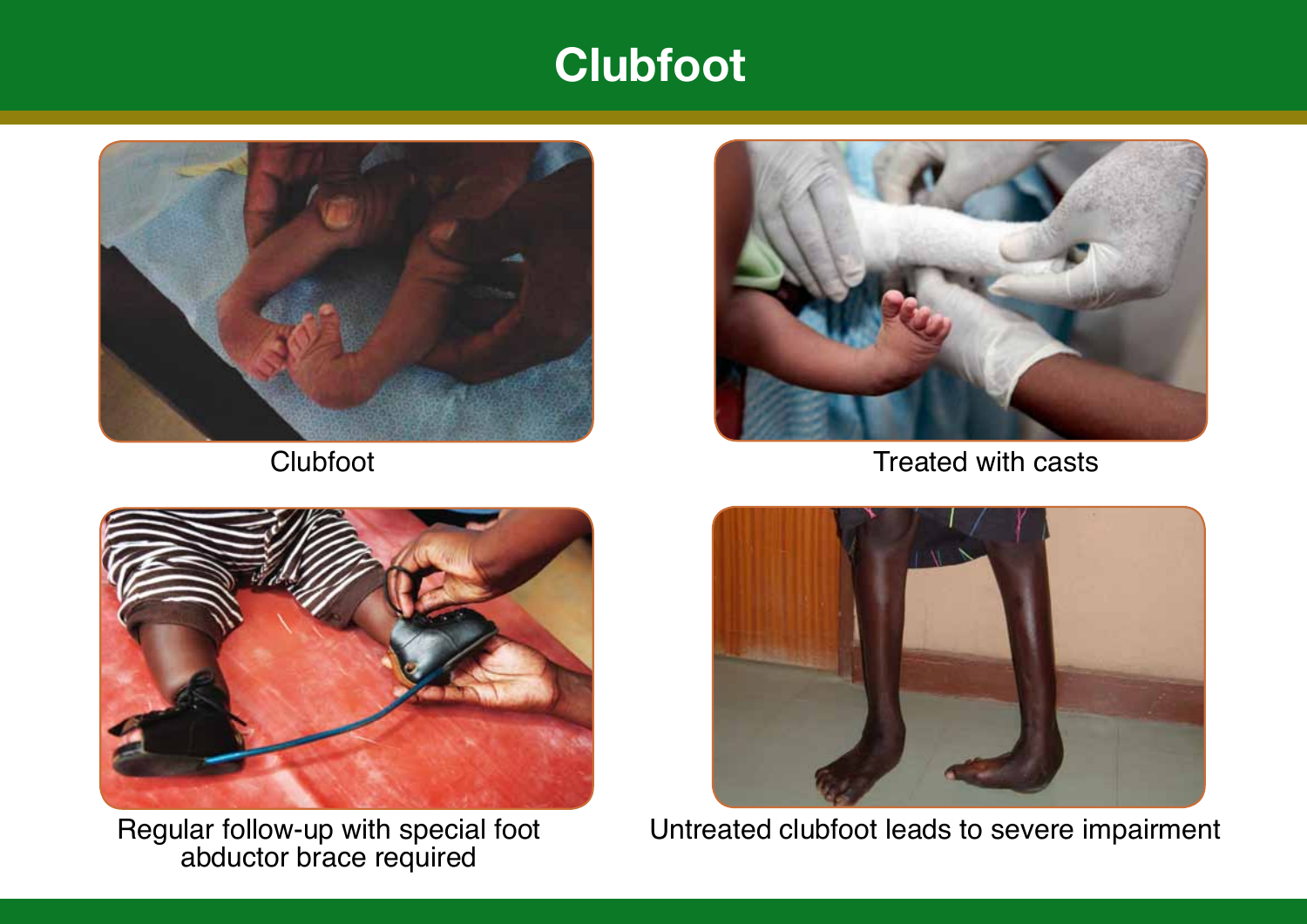## **Dislocation (developmental) of the hip**

- In this condition, the baby's hip joint is unstable and dislocates when the legs are brought together.
- It is more common in breech babies.
- It is difficult to see. The leg may look shorter and have an extra crease.
- An examination is necessary for detection.
- The legs are first bent up to the bottom. Check if one looks shorter than the other.
- Then the legs are gently moved to the side. A shift or "clunk" is felt as the hip goes in and out of the joint.
- Carrying a baby on your back or side, Africa style, helps to correct hip dislocations.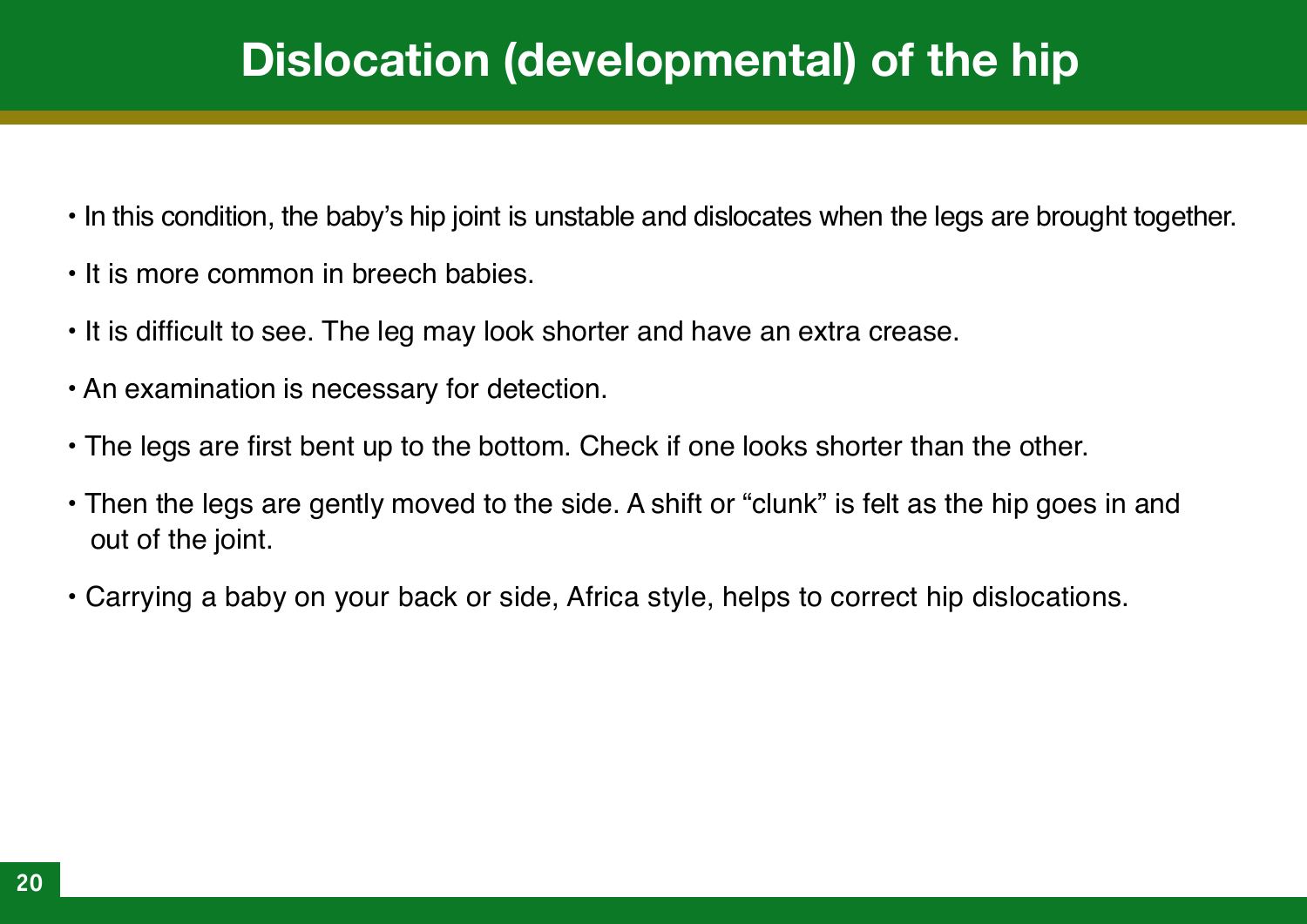#### **Dislocation (developmental) of the hip**



The left leg looks short and there is an extra crease.



Then move the legs gently back and forwards. Feel for the hip moving in and out of the joint.



First bring the legs together. Is one shorter than the other?

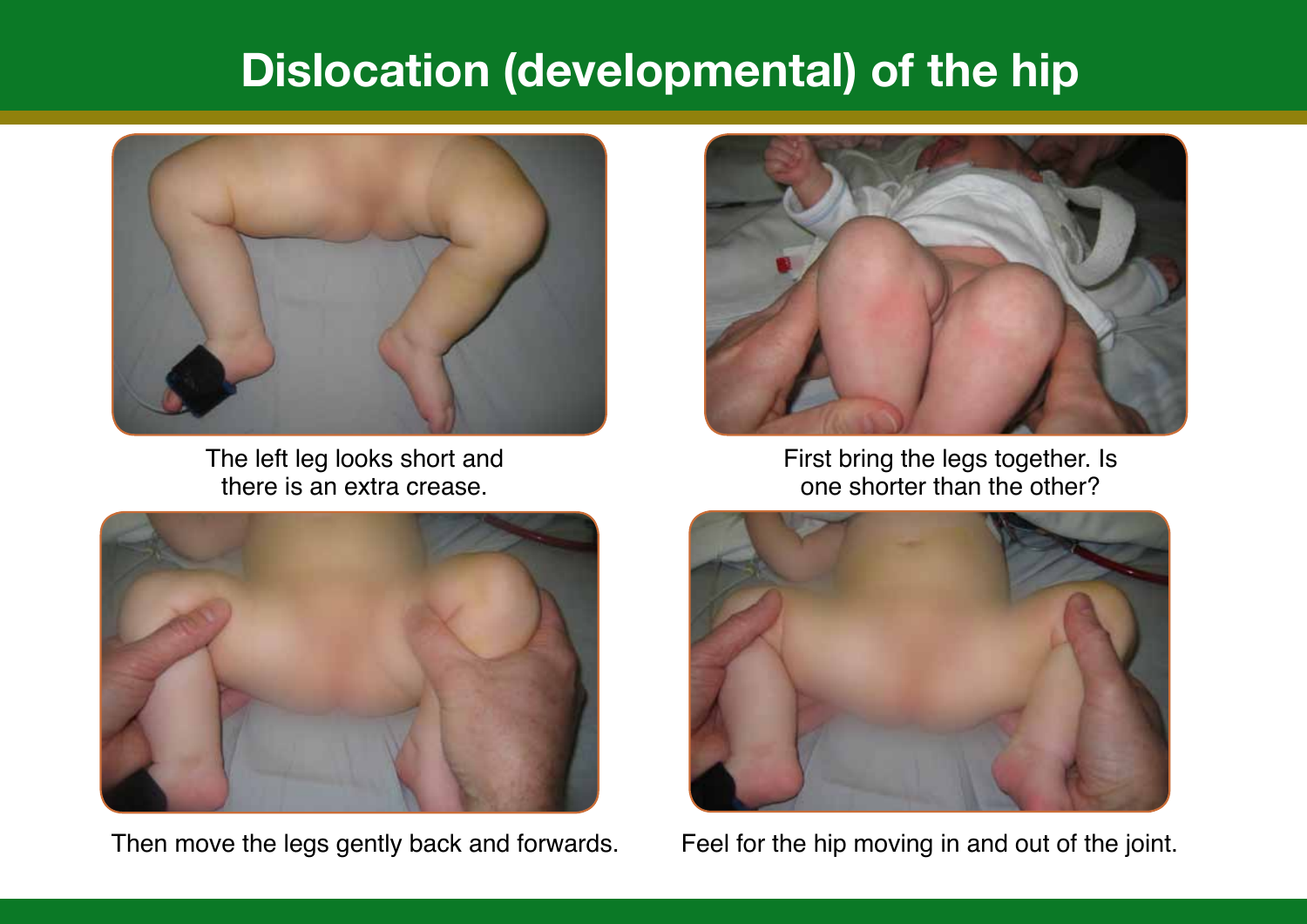# **Spina bifida**

- Check the baby's back. If there is a large bulge, a sore, or even an unusual hairy patch, the baby has spina bifida.
- Spina bifida is a serious problem. It is caused when the baby's back does not close properly during development in the womb.
- There is damage to the spinal cord and there may be paralysis of the legs.
- Often these babies also have hydrocephalus.
- Babies with spina bifida can die easily from infection.
- Treatment is very difficult.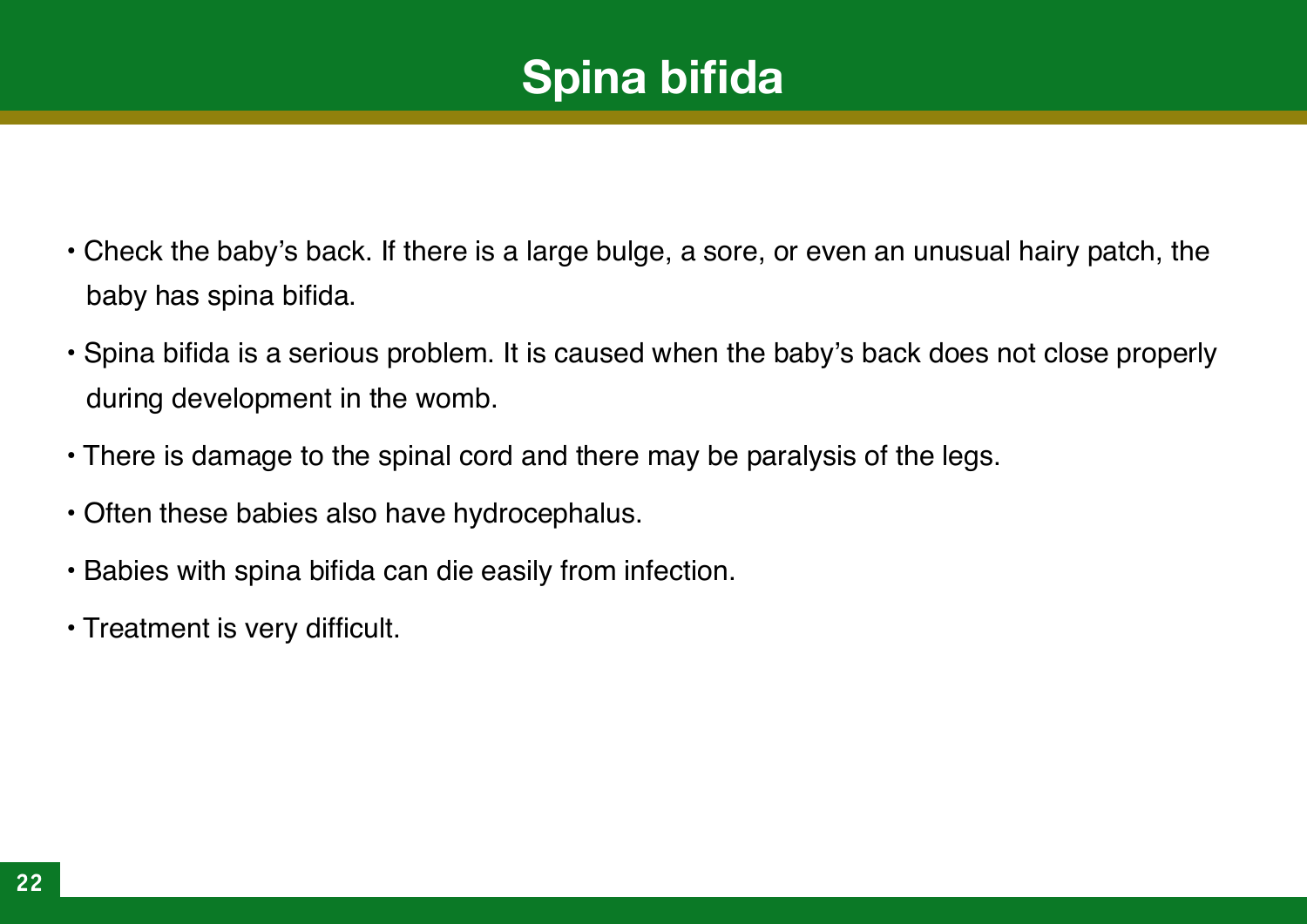# **Spina bifida**



Bulge on baby's back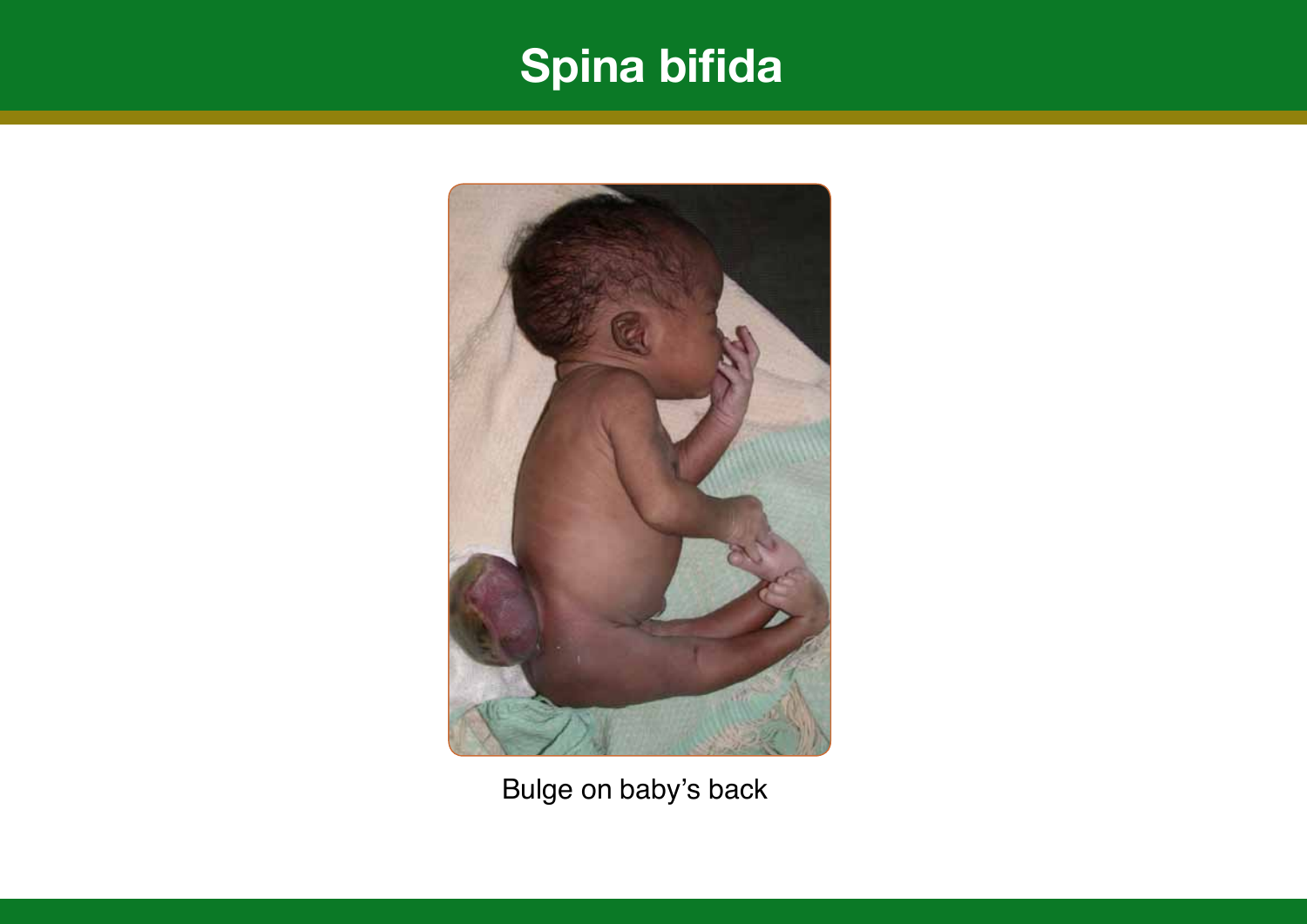#### **Problems of the genitals and anus**

- Examine the genitals and anus of a newborn carefully.
- Do they look normal?
- Bladder exstrophy is where the hole for the urine is on the abdomen.
- Hypospadias is where the hole for urine (urethra) is below where it should be.
- If the testicles look large the baby may have a hernia or hydrocoele.
- These problems can be fixed by surgery.
- Refer the child to the district hospital.
- Is there a hole for the anus and has the baby passed meconium? If not, the baby may have an imperforate anus.
- Imperforate anus can be corrected by urgent surgery.
- Refer the child immediately to the referral hospital.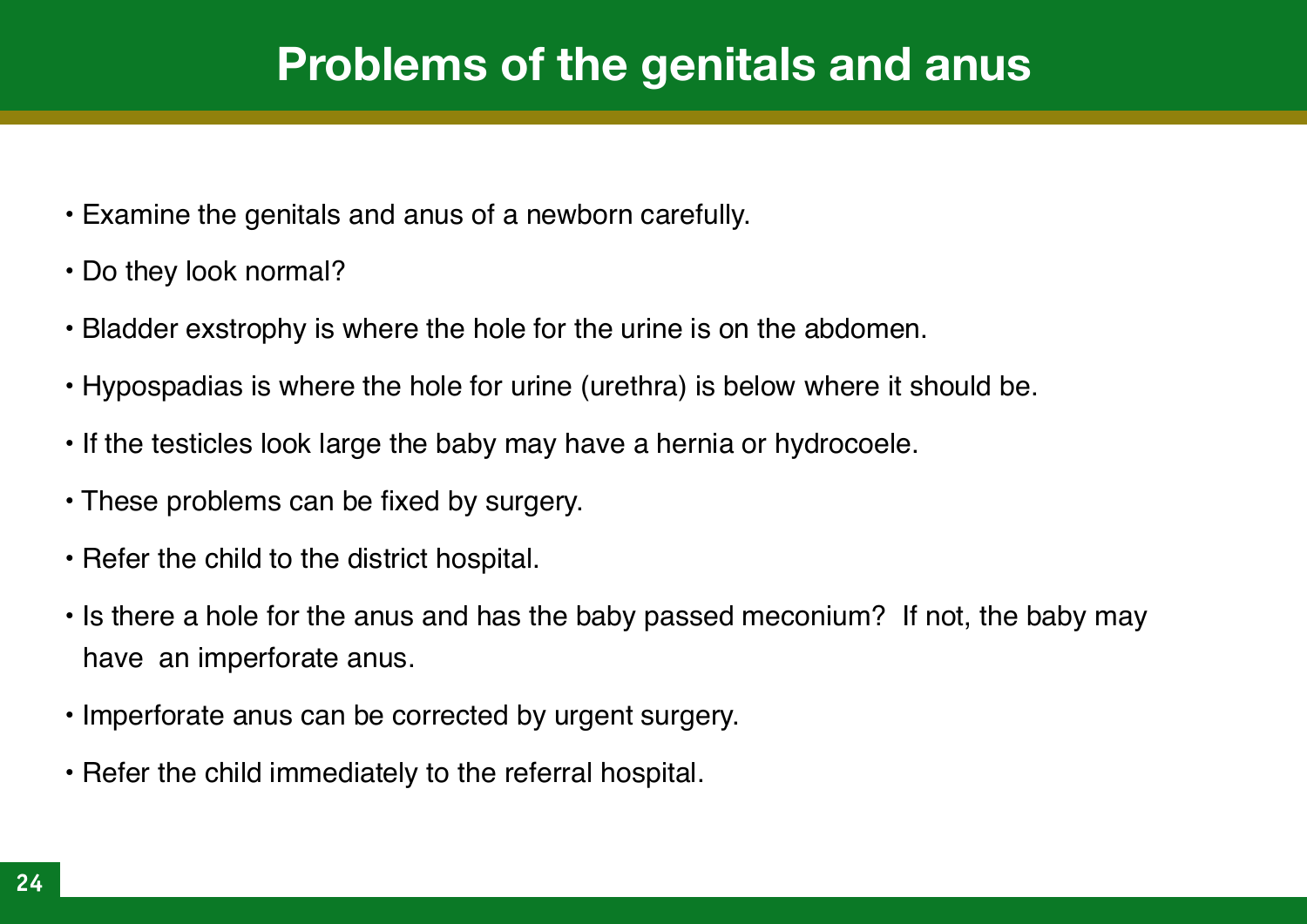#### **Problems of the genitals and anus**



Bladder exstrophy **Imperforate anus** Hypospadias



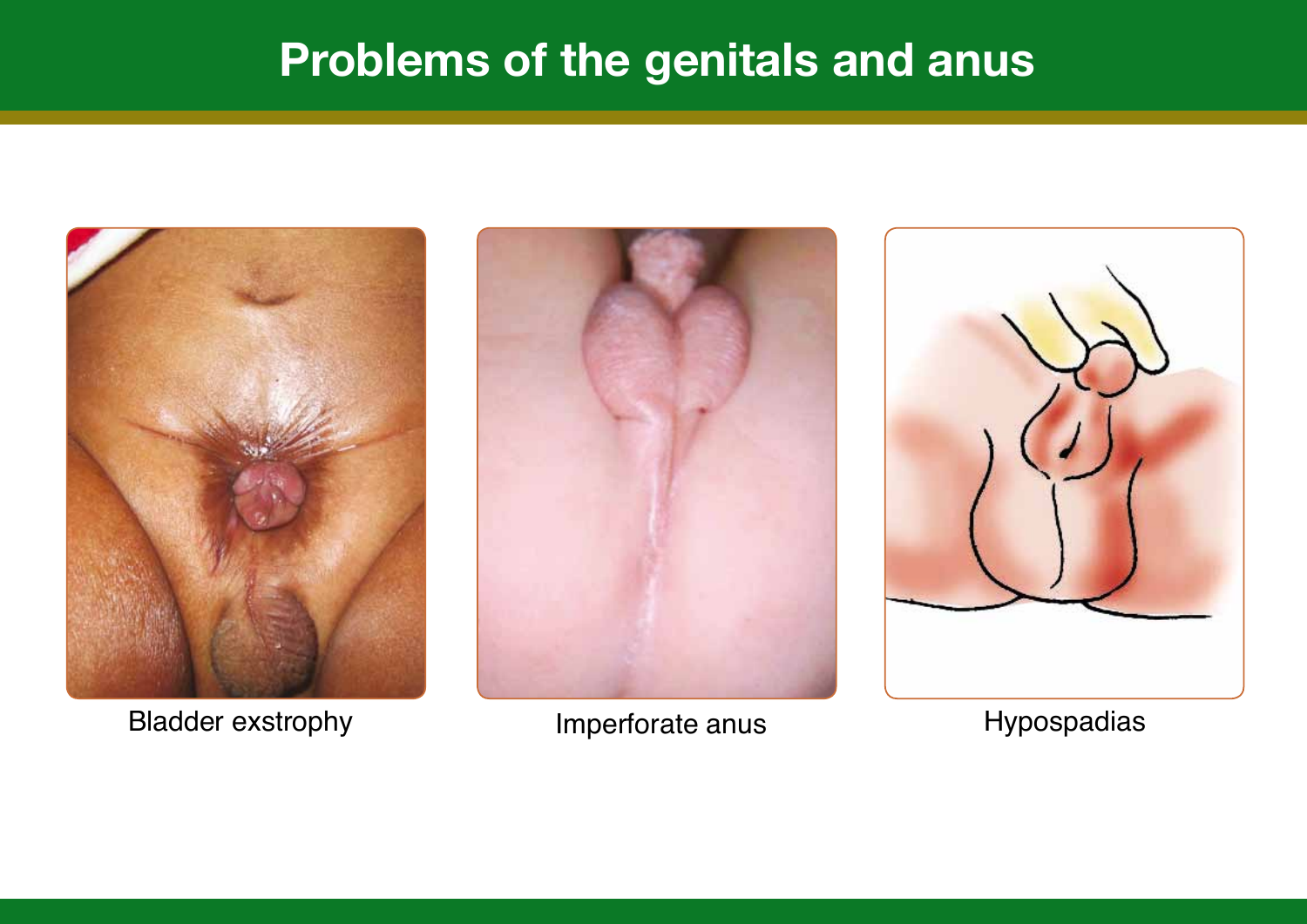## **Examining newborns for impairments**

- 1. Look at the baby's colour, skin and temperature are they all normal?
- 2. Is the baby's head a normal size?
- 3. Does the neck move fully?
- 4. Shine a light in the baby's eyes does the pupil look white or cloudy?
- 5. Put your sterile finger inside the baby's mouth to check for cleft palate.
- 6. Look at the baby's arms and legs do they look normal? Do the joints move normally? Are they flexible? Are there five fingers and five toes?
- 7. Feel the baby's arms and legs are they strong?
- 8. Look at the baby's back are there any sores, marks or hairy patches on the spine?
- 9. Look at the baby's anus and genitals is the hole for urine in the correct place? Is the anus normal?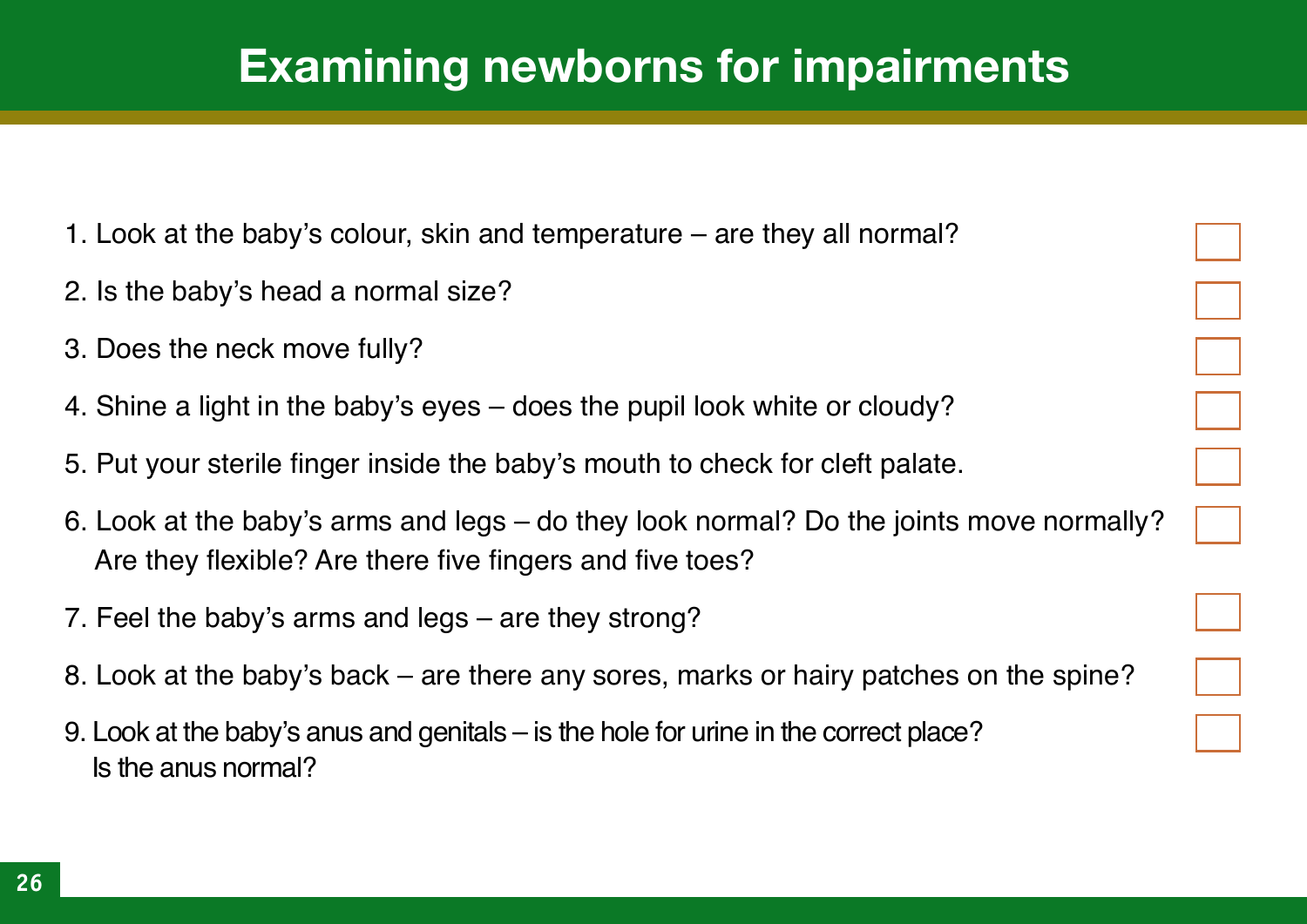# **Examining newborns for impairments**